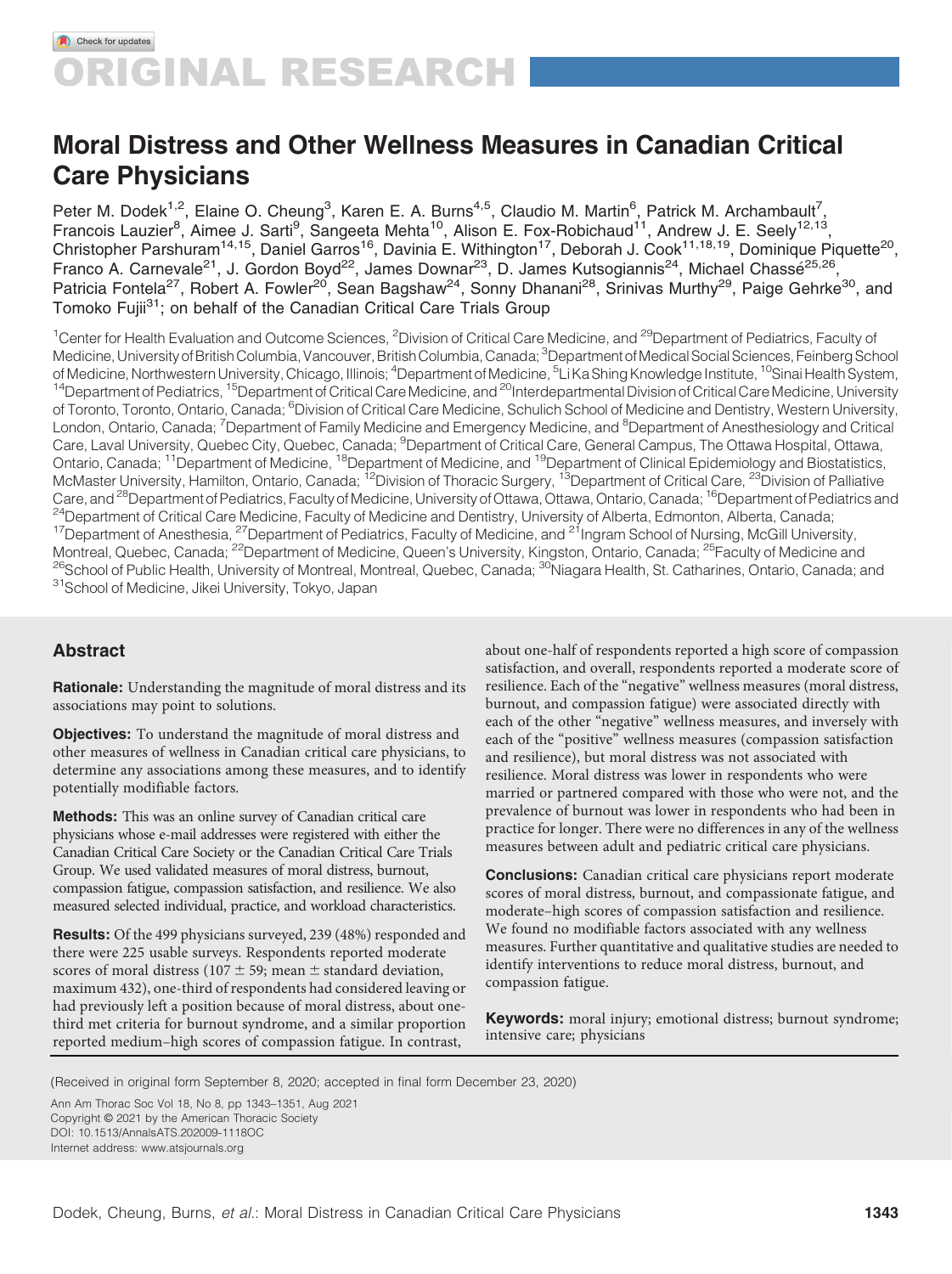When healthcare providers feel powerless to practice according to their moral or ethical standards, they may experience high degrees of frustration, anxiety, anger, and guilt [\(1\)](#page-7-0). This phenomenon, known as moral distress, has received increasing attention in health systems around the world, including those in Canada, the United States, and the United Kingdom ([2](#page-7-0)–[5\)](#page-7-0). Critical care professionals are particularly susceptible to moral distress because they may experience conflict with colleagues and family members of their patients in the process of making important clinical and ethical decisions [\(6](#page-7-0)). The personal consequences of moral distress range from diminished workplace satisfaction to absenteeism, burnout [\(2](#page-7-0), [7, 8](#page-7-0)), propensity to leave the job or the profession altogether [\(1](#page-7-0), [3](#page-7-0), [4\)](#page-7-0), medication and other errors [\(9\)](#page-7-0), and a failure to report adverse events [\(10\)](#page-7-0). Furthermore, moral distress and its consequences may reduce the ability of physicians to provide compassionate care. Half of the critical care nurses and more than a quarter of critical care physicians who participated in surveys have considered leaving their jobs because of moral distress related to patient care at their hospital [\(11](#page-7-0)[–](#page-7-0)[13](#page-7-0)). Moral distressin critical care professionalswas one of the key topics at a recent national summit convened by the major critical care societies in the United States [\(14\)](#page-7-0).

Like others [\(3](#page-7-0)), we have previously found that moral distress was greater in critical care nurses and other nonphysician professionals than in critical care physicians; the most common causes were controversies related to decision-making in end-of-life care and resource allocation [\(11\)](#page-7-0). Resilience strategies (both personal and organizational) have been proposedas ameans ofmitigating responses to moral conflicts [\(15\)](#page-7-0). Although this is a common problem, it is important to note that not all professionals develop moral distress.

Most reports of moral distress, including those from Canada  $(2, 11, 16)$  $(2, 11, 16)$  $(2, 11, 16)$  $(2, 11, 16)$  $(2, 11, 16)$  $(2, 11, 16)$  $(2, 11, 16)$ , focus mainly on nurses. Therefore, confidence in estimates and inferences about causes and consequences of moral distress in physicians, and associations with other measures of wellness in this professional group are limited. Differences in roles and responsibilities among professionals may be associated with differences in moral distress. For example, although physicians do not bear the burden of bedside work and informal communication with family members of patients that nurses and other professionals do, physicians have decisional responsibilities about the patient's care and may be the designated 'formal' communicator to these family members. The purpose of this study was to understand the magnitude of moral distress and other measures of wellness including burnout, compassion fatigue, compassion satisfaction, and resilience in Canadian critical care physicians; to determine any associations among thesemeasures; and to identify potentially modifiable factors.

# Methods

# Design and Target Population

We conducted an online survey that was designed on the basis of best practices ([17](#page-7-0)) and reported on the basis of the Checklist for Reporting Results of Internet E-Surveys CHERRIES [\(18](#page-7-0)) (see Table E1 in the online supplement). The need for formal review and approval was waived by the University of British Columbia/Providence Health Care Research Ethics Board because this was considered to be a quality improvement/ evaluation project. The target population was all 499 Canadian adult and pediatric critical care physicians whose e-mail addresses were available from the Canadian Critical Care Society (CCCS) or the Canadian Critical Care

Trials Group (CCCTG). Because of the different context of trainees, we excluded residents and fellows from this survey.

#### Questionnaire Development

On the basis of one face-to-face meeting for item generation and e-mail correspondence among the survey planning group, we decided to measure moral distress, burnout, compassion fatigue and compassion satisfaction, and resilience. We included the following validated instruments: Measure of Moral Distress for Health Professionals [\(3\)](#page-7-0), the Maslach Burnout Inventory (two-item version) [\(19\)](#page-7-0), the Professional Quality of Life: Compassion Fatigue and Compassion Satisfaction, version 5 [\(20\)](#page-7-0), and the Connor-Davidson Resilience Scale [\(21\)](#page-7-0). At the end of each component instrument, there was a space for free-text comments. We also collected individual characteristics (years in practice, sex, marital status, children, primary language), practice characteristics (teaching vs. nonteaching hospital, intensive care unit [ICU] only or mixed clinical work, adult or pediatric practice), and workload characteristics (wk/yr of ICU clinicalwork and other clinical work, frequency of returning to hospital at nights, frequency staying overnight in the hospital). Individual, practice, and workload items were developed, pretested, and iteratively revised for coherence and clarity on the basis of feedback from the survey planning group.

## Questionnaire Translation, Pretesting, and Administration

Questionnaire items were initially developed in English, and then two French-speaking authors (P.M.A. and F.L.) adapted the questionnaire into French using existing translations of the validated instruments [\(22](#page-7-0)[–](#page-7-0)[24\)](#page-7-0) or translated as needed. The translation was done first by one translator

Supported by contributions from discretionary research accounts of some members of the Canadian Critical Care Trials Group, held at the Center for Health Evaluation and Outcome Sciences, Vancouver, British Columbia, Canada.

Author Contributions: Each author made substantial contributions to the conception or design of the work; the acquisition, analysis, or interpretation of data for the work; and drafted the work or revised it critically for important intellectual content, approved the final version to be published, and agrees to be accountable for all aspects of the work in ensuring that questions related to the accuracy or integrity of any part of the work are appropriately investigated and resolved.

Correspondence and requests for reprints should be addressed to Peter M. Dodek, M.D., M.H.Sc., Center for Health Evaluation and Outcome Sciences and Division of Critical Care Medicine, University of British Columbia, 4549 Langara Avenue, Vancouver, BC, V6R1C9 Canada. E-mail: [peter.dodek@ubc.ca](http://www.atsjournals.org/).

This article has an online supplement, which is accessible from this issue's table of contents at [www.atsjournals.org.](http://www.atsjournals.org/)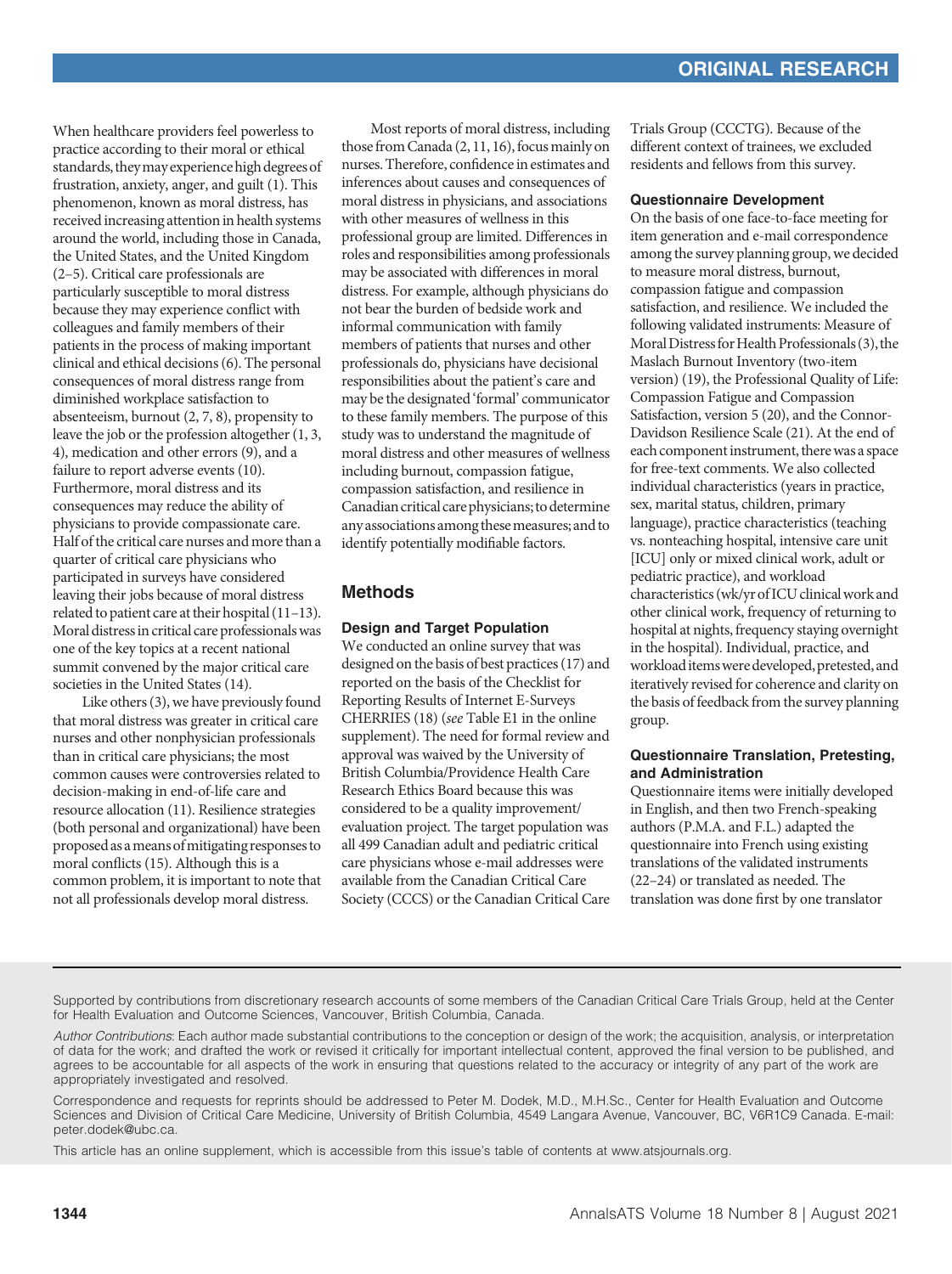(F.L.) and then reviewed by the second translator (P.M.A.). Any disagreements about the final translation were resolved by discussion.

After piloting and pretesting the questionnaire for clarity and feasibility among members of the survey planning group, we administered it on an online platform (Qualtrics, LLC). The target population of respondentswas invited by e-mail to complete this survey, followed by four reminders over a 1-month period (May–June 2018).

## Analyses

We used descriptive summary statistics to characterize demographics, moral distress, past and current propensity to leave a position because of moral distress (considered leaving or actually left), burnout (emotional exhaustion, depersonalization), compassion fatigue, compassion satisfaction, and resilience. Burnout was operationalized as experiencing symptoms of emotional exhaustion or depersonalization at least once per week, following published recommendations [\(19\)](#page-7-0). Compassion fatigue was defined as the physical and mental exhaustion, emotional withdrawal, and indifference that may be experienced by those who care for sick persons. Compassion satisfaction, a distinct construct, was defined as the pleasure of caring for sick persons. Low, medium, and high levels of compassion fatigue and compassion satisfaction were operationalized according to the recommendations of Stamm [\(20](#page-7-0)). Resilience was defined as the process of adapting to and bouncing backfrom, sources of stress. Pearson correlations were done to explore the associations among the wellness outcomes (moral distress, emotional exhaustion, depersonalization, compassion fatigue [continuous score], compassion satisfaction [continuous score]), and resilience. To control for potential type 1 errors from multiple tests, a new threshold of significance was calculated using the Bonferroni correction. The adjusted level of significance for these correlations was  $P = 0.003$  (0.05/15).

We developed three sets of multivariable linear regression models to examine the association between each of the wellness outcomes (dependent variables) and the distinct domains of individual, practice, and workload characteristics (explanatory variables), respectively. We separated the analysis into these three models to minimize the risk of overfitting and unstable estimates, considering the sample size. All categorical

explanatory variables were effect coded  $(-0.5)$ vs. 0.5) and all continuous explanatory variables were standardized using the z-score formula to have a mean of 0 and a standard deviation (SD) of 1 for the analyses. Standardizing rescales the unit of analysis into z-scores, allowing for ease of comparison when scores are measured across different scales. To control for potential type 1 errors from multiple tests, we calculated a new Bonferroni-corrected threshold of significance for each model. The adjusted P value was  $P = 0.01$  (0.05/5) for the models examining individual characteristics,  $P = 0.02$ (0.05/3) for the models examining practice characteristics, and  $P = 0.01$  (0.05/4) for the models examining workload characteristics.

We developed multivariable logistic regression models to examine whether the propensity to leave a position because of moral distress in the past or currently was associated with moral distress scores and with individual, practice, and workload characteristics (explanatory variables). Explanatory variables from these characteristics were chosen on the basis of a consensus of the research team that they were likely to be associated with this outcome.A Bonferroni-corrected threshold of significance was calculated with an adjusted  $P = 0.005 (0.05/9).$ 

# **Results**

Of the 499 physicians surveyed, 239 (48%) responded. A total of 11 respondents opted out of the survey and 3 provided insufficient data in their responses to be included, resulting in 225 usable surveys [\(Table 1\)](#page-3-0). Most respondentswere male (70%), partnered (74% married and 10% in a common-law relationship), and were English-speaking (89%). Half of the respondents had children younger than 12 years of age in their household. Respondents had been in practice for a mean of 15 years (SD, 9.39), and most worked in adult ICU settings (83%), in teaching hospitals (86%), and in mixed practices (ICU with other practice) (57%). Respondents reported working a median of 15 weeks of ICU clinical work per year (interquartile range [IQR], 12.0–18.0) and 16 weeks of other (non-ICU) clinical work per year (IQR, 6.0–30.0). They reported returning to the hospital for clinical work a median of 22 nights in the past year (IQR, 8.0–40.0) and reported staying overnight in the hospital for a median of 7.0 nights in the past year (IQR,  $2.0 - 20.0$ ).

#### Moral Distress

Respondents reported a mean moral distress score of 107 (SD, 59), out of a maximum score of 432 (Table [2\)](#page-4-0). Moral distress correlated significantly with higher scores of emotional exhaustion ( $r = 0.39; P \le 0.001$ ), depersonalization ( $r = 0.34; P \le 0.001$ ), and compassion fatigue ( $r = 0.44$ ;  $P < 0.001$ ), and with lower scores of compassion satisfaction  $(r = -0.20; P < 0.001)$  (Table [3](#page-4-0) and Figure [1](#page-6-0)). Respondents who had considered leaving or hadleft a position reported significantly higher scores of moral distress (146  $\pm$  63; mean  $\pm$  SD) than those who had not (83  $\pm$  41;  $P < 0.001$ ). Similarly, respondents who were currently considering leaving a position because of moral distress reported significantly higher scores of moral distress  $(149 \pm 76)$  than those who were not  $(100 \pm 53; P = 0.002)$ . Multivariable regression analyses revealed that respondents who were partnered had significantly lower scores of moral distress (103  $\pm$  58) than those who were not partnered (140  $\pm$  62; B (coefficient) =  $-0.2; P = 0.006$ ). None of the other individual, practice, or workload characteristics were significantly associated with moral distress (Tables E2–E4). The composite item scores on the Measure of Moral Distress for Health Professionals were ranked to examine the highest-ranking contributors to moral distress in this sample (Table [4](#page-5-0)). Items about providing overly aggressive and potentially nonbeneficial treatment, and about lack of resources, and lack of administrative action and support ranked in the top five scores.

## Burnout

A total of 65 respondents (29%) reported symptoms that met a criterion for burnout (Table [2](#page-4-0)). When examining the subscales separately, respondents reported a mean emotional exhaustion score of 3.5 (SD, 1.7) out of a maximum score of 7, and a mean depersonalization score of3.0 (SD,1.7) out of a maximum score of 7. Both emotional exhaustion and depersonalization correlated significantly with higher scores of moral distress ( $r = 0.39$  and 0.34;  $P < 0.001$ ) and compassion fatigue ( $r = 0.42$  and 0.41;  $P < 0.001$ ), and with lower scores of compassion satisfaction  $(r = -0.41$  and  $-0.39; P < 0.001$ ) and resilience (r = -0.36 and  $-0.38; P < 0.001$  $-0.38; P < 0.001$  $-0.38; P < 0.001$  (Table 3). Multivariable regression analyses revealed that a higher number of years in practice was weakly associated with lower scores of both emotional exhaustion ( $B = -0.3; P = 0.003$ ) and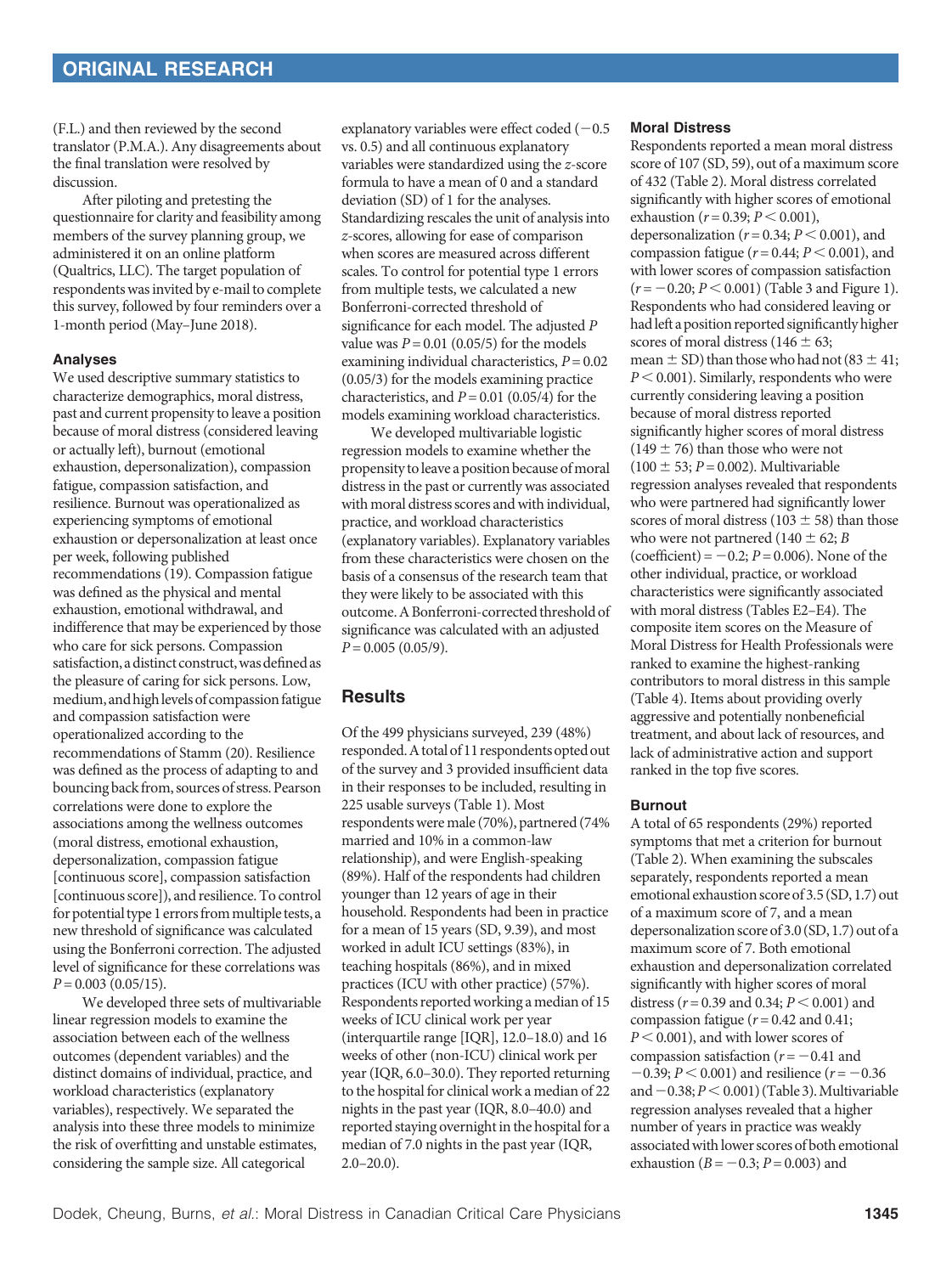## <span id="page-3-0"></span>**Table 1.** Respondent characteristics  $(N = 225)$

|                                                                                         | N (%), Mean (SD), or Median (IQR)       |
|-----------------------------------------------------------------------------------------|-----------------------------------------|
| Individual characteristics                                                              |                                         |
| Sex                                                                                     |                                         |
| Male                                                                                    | 158 (70.2%)                             |
| Female                                                                                  | 57 (25.3%)                              |
| Other                                                                                   | $0(0.0\%)$                              |
| Prefer not to disclose                                                                  | 5(2.2%)                                 |
| Missing                                                                                 | 5(2.2%)                                 |
| Marital status                                                                          |                                         |
| Single                                                                                  | 12 (5.3%)                               |
| Married                                                                                 | 166 (73.8%)                             |
| Common-law                                                                              | 22 (9.8%)                               |
| Widowed<br>Divorced/separated                                                           | 15 (6.7%)<br>$0(0.0\%)$                 |
| Prefer not to respond                                                                   | 5(2.2%)                                 |
| Missing                                                                                 | 5(2.2%)                                 |
| Children (<12 yr old)                                                                   |                                         |
| Yes                                                                                     | 113 (50.2%)                             |
| <b>No</b>                                                                               | 107 (47.6%)                             |
| Missing                                                                                 | 5(2.2%)                                 |
| Years in practice                                                                       | 15.3(9.4)                               |
| Primary language                                                                        |                                         |
| English                                                                                 | 201 (89.3%)                             |
| French                                                                                  | 24 (10.7%)                              |
| Workplace environment                                                                   |                                         |
| Hospital<br>Teaching hospital                                                           | 193 (85.8%)                             |
| Nonteaching hospital                                                                    | 26 (11.6%)                              |
| Missing                                                                                 | 6(2.7%)                                 |
| ICU                                                                                     |                                         |
| <b>ICU only</b>                                                                         | 51 (22.7%)                              |
| ICU with other practice                                                                 | 168 (74.7%)                             |
| Missing                                                                                 | 6(2.7%)                                 |
| Practice                                                                                |                                         |
| Adult practice                                                                          | 187 (83.1%)                             |
| Pediatric/neonatal practice                                                             | 32 (14.2%)                              |
| Missing                                                                                 | 6(2.7%)                                 |
| Volume of clinical work                                                                 |                                         |
| ICU clinical work, number of wk in the past yr<br>Other (non-ICU) clinical work, number | 15.0 (12.0-18.0)<br>$16.0 (6.0 - 30.0)$ |
| of wk in the past yr                                                                    |                                         |
| Returned to hospital for clinical work,                                                 | 22.0 (8.0–40.0)                         |
| number of nights in past yr                                                             |                                         |
| Stayed overnight in hospital for clinical work,                                         | $7.0$ (2.0-20.0)                        |
| number of nights in past yr                                                             |                                         |

Definition of abbreviations: ICU = intensive care unit; IQR = interquartile range; SD = standard deviation.

depersonalization ( $B = -0.2; P = 0.009$ ). None of the other individual, practice, or workload characteristics were significantly associated with emotional exhaustion or depersonalization (Tables E2–E4).

#### Compassion Fatigue

Respondents reported a mean compassion fatigue score of 20.3 (SD, 6.3) out of a maximum score of 50 (Table [2\)](#page-4-0). Using the prespecified criteria, 152 respondents (68%) reported low scores, 63 (28%) reported medium scores, and 3 (1%) reported high

scores of compassion fatigue. Compassion fatigue (continuous score) was significantly associated with higher scores of moral distress ( $r = 0.44$ ;  $P < 0.001$ ), emotional exhaustion ( $r = 0.42; P < 0.001$ ), and depersonalization ( $r = 0.41$ ;  $P < 0.001$ ), and with lower scores of compassion satisfaction  $(r = -0.30; P < 0.001)$  and resilience  $(r = -0.46; P < 0.001)$  (Table [3](#page-4-0)). None of the individual, practice, or workload characteristics were significantly associated with compassion fatigue (Tables E2–E4).

#### Compassion Satisfaction

Respondents reported a mean compassion satisfaction score of 40.7 (SD, 7.3) out of a maximum score of 50 (Table [2](#page-4-0)). Using the prespecified criteria, 5 respondents (2%) reported low, 99 (44%) reported medium, and 115 (51%) reported high compassion satisfaction. Compassion satisfaction (continuous score) correlated with lower scores of moral distress  $(r = -0.20; P \le 0.001)$ , emotional exhaustion  $(r = -0.41; P \le 0.001)$ , depersonalization ( $r = -0.39; P < 0.001$ ), and compassion fatigue ( $r = -0.30; P \le 0.001$ ), and with higher scores of resilience  $(r = 0.56;$  $P < 0.001$ ) (Table [3\)](#page-4-0). None of the individual, practice, or workload characteristics were significantly associated with compassion satisfaction (Tables E2–E4).

#### **Resilience**

Respondents reported a mean resilience score of 29.8 (SD, 5.7) out of a maximum score of 40 (Table [2](#page-4-0)). Resilience correlated significantly with lower scores of emotional exhaustion  $(r = -0.36; P < 0.001)$ , depersonalization  $(r = -0.38; P < 0.001)$ , and compassion fatigue ( $r = -0.46; P < 0.001$ ), and with higher scores of compassion satisfaction ( $r = 0.56$ ;  $P < 0.001$ ) (Table [3\)](#page-4-0). None of the individual, practice, or workload characteristics were significantly associated with resilience (Tables E2–E4).

#### Past Propensity to Leave a Position Because of Moral Distress

A total of 85 respondents (38%) reported that they had considered leaving or had left a position because of moral distress (Table [2](#page-4-0)). Multivariable logistic regression analyses revealed that the current moral distress score was associatedwith consideration ofleaving or having left a position in the past  $(B = 1.62)$ ;  $P < 0.001$ ; odds ratio [OR], 5.06; 95% confidence interval [95% CI], 2.75–9.29). None of the other individual or practice characteristics were significantly associated with past propensity to leave a position because of moral distress (Table E5).

## Current Propensity to Leave a Position Because of Moral Distress

A total of 31 respondents (14%) reported that they were currently considering leaving a position because of moral distress (Table [2](#page-4-0)). Multivariable logistic regression analyses revealed that the moral distress score was associated with currently considering leaving a position because of moral distress  $(B = 0.61;$ P = 0.004; OR, 1.84; 95% CI, 1.22–2.78). None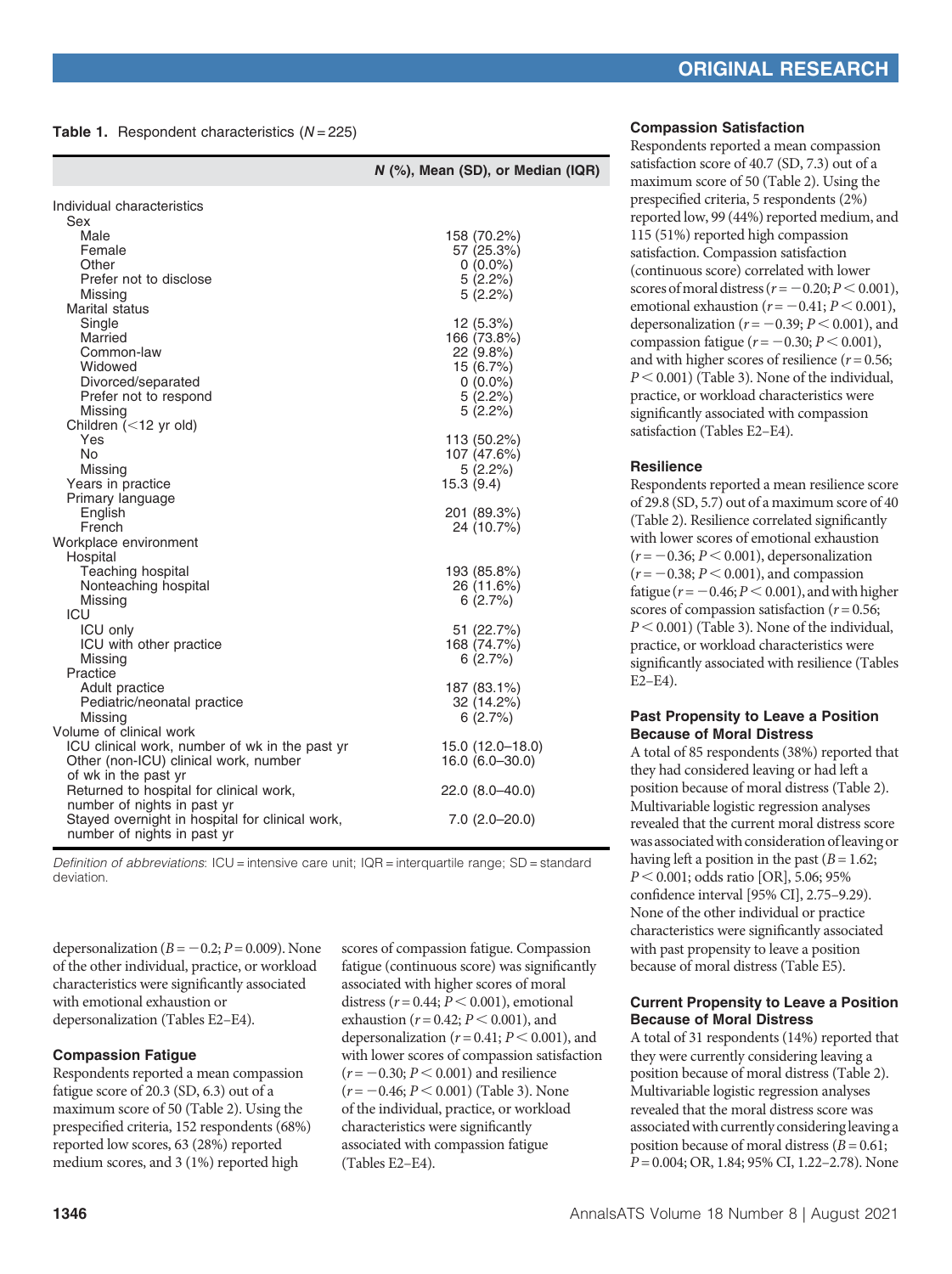<span id="page-4-0"></span>Table 2. Summative data for wellness measures

|                                                                                                                                                                                                                                                                                                                                                                    | $M(SD)$ or $N(\%)$                                                                                      | Range                  |
|--------------------------------------------------------------------------------------------------------------------------------------------------------------------------------------------------------------------------------------------------------------------------------------------------------------------------------------------------------------------|---------------------------------------------------------------------------------------------------------|------------------------|
|                                                                                                                                                                                                                                                                                                                                                                    |                                                                                                         |                        |
| MMD-HP<br>Moral distress, possible range: 0-432<br>Considered leaving position in the past because of<br>moral distress                                                                                                                                                                                                                                            | 107 (59)<br>85 (37.9%)                                                                                  | 5-333                  |
| Currently considering leaving position because of<br>moral distress<br>MBI, 2-item                                                                                                                                                                                                                                                                                 | 31 (13.8%)                                                                                              |                        |
| Emotional exhaustion, possible range: 1-7<br>Depersonalization, possible range: 1-7<br>Burned out*                                                                                                                                                                                                                                                                 | 3.5(1.7)<br>3.0(1.7)<br>65 (28.9%)                                                                      | $1 - 7$<br>$1 - 7$     |
| CD-RISC<br>Resilience, possible range: 0-40                                                                                                                                                                                                                                                                                                                        | 29.8(5.7)                                                                                               | $14 - 40$              |
| ProQOL<br>Compassion fatigue, possible range: $10-50^{\circ}$<br>Low compassion fatigue, $\leq$ 22<br>Medium compassion fatigue, 23-41<br>High compassion fatigue, $\geq$ 42<br>Compassion satisfaction, possible range: $(10-50)^T$<br>Low compassion satisfaction, $\leq$ 22<br>Medium compassion satisfaction, 23-41<br>High compassion satisfaction, $\geq$ 42 | 20.3(6.3)<br>152 (67.6%)<br>63 (28.0%)<br>3(1.3%)<br>40.7 (7.3)<br>5(2.2%)<br>99 (44.0%)<br>115 (51.1%) | $10 - 50$<br>$17 - 50$ |

Definition of abbreviations: CD-RISC = Connor Davidson Resilience Scale; M = mean estimate for each continuous variable; MBI = Maslach Burnout Inventory; MMD-HP = Measure of Moral Distress for Healthcare Professionals; ProQOL = Professional Quality of Life Compassion Satisfaction and Compassion Fatigue Scale; SD = standard deviation.

\*Burnout was operationalized as experiencing symptoms of emotional exhaustion or depersonalization at least once per week [\(19](#page-7-0)).

<sup>†</sup>The cutoffs for classifying low, medium, and high compassion satisfaction and compassion fatigue were operationalized following the recommendations of Stamm ([20\)](#page-7-0).

of the other individual or practice characteristics were significantly associated with participants' current propensity to leave a position because of moral distress (Table E5).

# **Discussion**

In this cross-sectional survey, we found that Canadian critical care physicians report moderate scores of moral distress and that one-third of respondents had considered

leaving or had previously left a position because of moral distress. In addition, about one-third of respondents meet the criteria for burnout syndrome, and a similar proportion report medium–high levels of compassion fatigue. On the other hand, about one-half of respondents report a high score of compassion satisfaction and, overall, respondents report a moderate score of resilience.

Each of the "negative" wellness measures (moral distress, burnout, and compassion fatigue) were associated directly with each of

the other "negative" wellness measures, and inversely with each of the "positive" wellness measures (compassion satisfaction and resilience). The only exception was the lack of association between moral distress and resilience. Correlations among moral distress, burnout, and compassion fatigue suggest that these constructs may have some common elements. The only significant associations with individual, practice, or workload characteristics were lower moral distress in respondents who were married or partnered compared with those who were not, and lower prevalence of burnoutin respondentswho had been in practice for more years. There were no differences in any of the wellness measures between adult and pediatric critical care physicians.

Moral distress is a personal perception of conflict between the conscience of the affected individual and decisions or actions that are occurring in their environment; this conflict can threaten the individual's moral integrity. Repeated occurrences of moral distress can leave persistent distress even after the problematic conflict is resolved, called moral residue [\(25\)](#page-7-0). Our finding of a direct relationship between the propensity to leave a position in the past and the current moral distress score may be an indicator of moral residue. Consequences of moral distress in the workplace include incivility and ethical desensitization [\(26](#page-7-0), [27\)](#page-7-0), unsafe and unethical care [\(28](#page-8-0)), and difficulty in arriving at consensus-based decisions with patients and their families [\(1](#page-7-0), [7\)](#page-7-0). Thus, there may be a vicious cycle between moral distress and unethical care.

Our findings regarding the magnitude of moral distress, the association between moral distress and propensity to leave a position, and the strongest contributors to moral distress (overly aggressive treatment near the end of life, and compromises in-patient care due to

## Table 3. Correlation coefficients between pairs of wellness measures

|                         | <b>Moral</b><br><b>Distress</b> | <b>Emotional</b><br><b>Exhaustion</b> | <b>Depersonalization</b> | Compassion<br><b>Fatique</b> | Compassion<br><b>Satisfaction</b> | <b>Resilience</b> |
|-------------------------|---------------------------------|---------------------------------------|--------------------------|------------------------------|-----------------------------------|-------------------|
| Moral distress          |                                 |                                       |                          |                              |                                   |                   |
| Emotional exhaustion    | $0.39*$                         |                                       |                          |                              |                                   |                   |
| Depersonalization       | $0.34*$                         | $0.69*$                               |                          |                              |                                   |                   |
| Compassion fatigue      | $0.44*$                         | $0.42*$                               | $0.41*$                  |                              |                                   |                   |
| Compassion satisfaction | $-0.20*$                        | $-0.41*$                              | $-0.39*$                 | $-0.30*$                     |                                   |                   |
| Resilience              | $-0.14$                         | $-0.36*$                              | $-0.38*$                 | $-0.46*$                     | $0.56*$                           |                   |

 $*P < 0.001$ .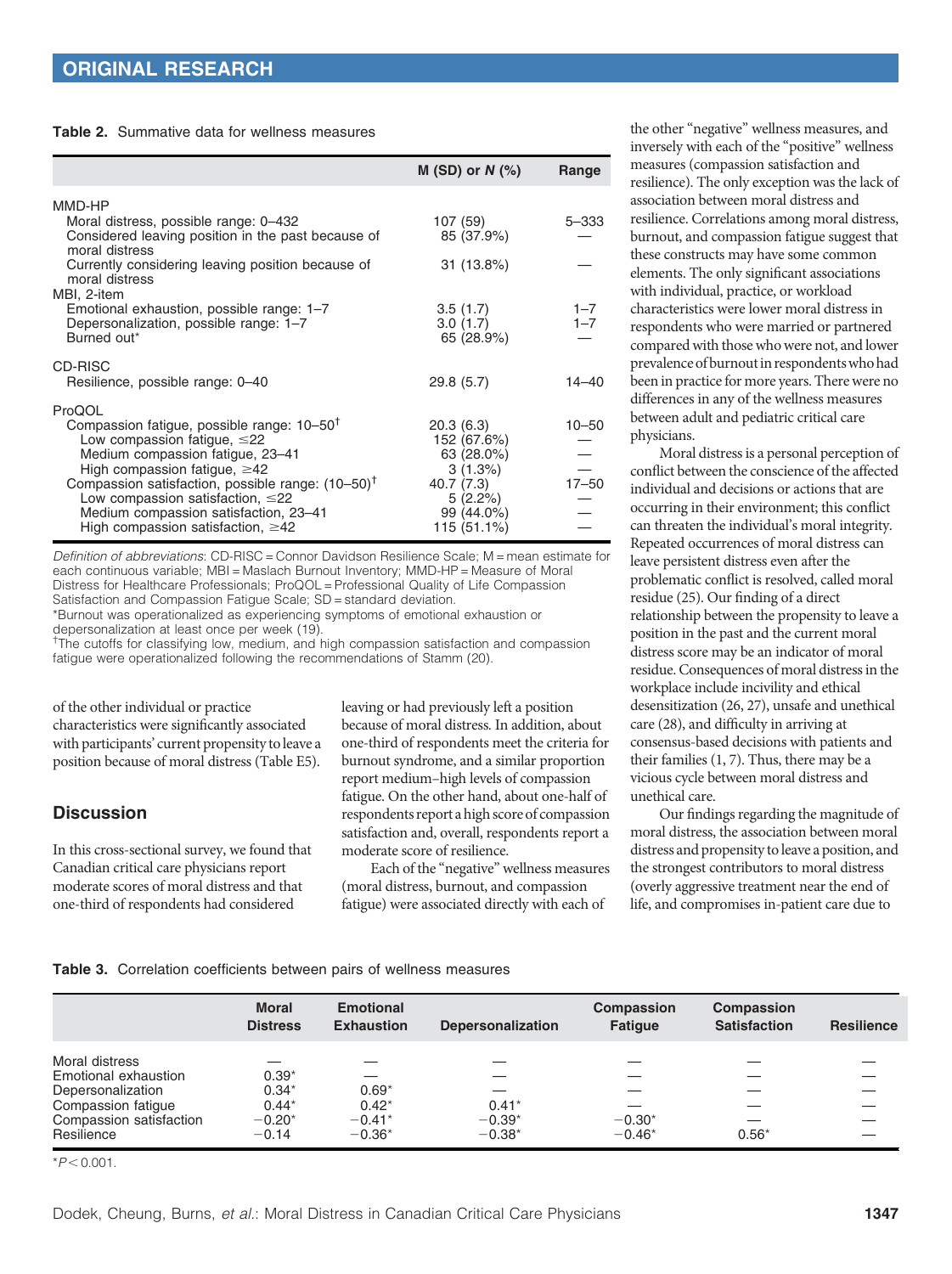<span id="page-5-0"></span>Table 4. Ranked scores by item on the MMD-HP

| <b>MMD-HP Item</b>                                                                                                                                                               | M          | <b>SD</b>  | Rank     |
|----------------------------------------------------------------------------------------------------------------------------------------------------------------------------------|------------|------------|----------|
| Follow the family's insistence to continue aggressive<br>treatment even though I believe it is not in the best                                                                   | 8.2        | 4.3        | 1        |
| interest of the patient<br>Experience compromised patient care due to lack of<br>resources/equipment/bed capacity                                                                | 6.6        | 4.9        | 2        |
| Continue to provide aggressive treatment for a<br>person who is most likely to die regardless of this<br>treatment when no one will make a decision to<br>withdraw it            | 6.5        | 4.5        | 3        |
| Experience a lack of administrative action or support<br>for a problem that is compromising patient care                                                                         | 5.9        | 4.7        | 4        |
| Witness healthcare providers giving "false hope" to a                                                                                                                            | 5.7        | 3.8        | 5        |
| patient or family<br>Be required to care for patients who have unclear or<br>inconsistent treatment plans or who lack goals of<br>care                                           | 4.8        | 4.2        | 6        |
| Feel pressured to order or carry out orders for what I<br>consider to be unnecessary or inappropriate tests<br>and treatments                                                    | 4.8        | 4.1        | 7        |
| Participate in care that causes unnecessary suffering                                                                                                                            | 4.7        | 3.9        | 8        |
| or does not adequately relieve pain or symptoms<br>Witness low quality of patient care due to poor team                                                                          | 4.6        | 3.7        | 9        |
| communication<br>Watch patient care suffer because of a lack of<br>provider continuity                                                                                           | 4.5        | 3.6        | 10       |
| Be required to work with abusive patients/family                                                                                                                                 | 4.3        | 3.9        | 11       |
| members who are compromising the quality of care<br>Be required to care for more patients than I can safely                                                                      | 4.0        | 4.3        | 12       |
| care for<br>Be required to work with other healthcare team<br>members who are not as competent as patient care<br>requires                                                       | 4.0        | 3.7        | 13       |
| Participate in care that I do not agree with, but do so<br>because of fears of litigation                                                                                        | 3.9        | 4.3        | 14       |
| Participate on a team that gives inconsistent                                                                                                                                    | 3.6        | 3.6        | 15       |
| messages to a patient/family<br>Have excessive documentation requirements that                                                                                                   | 3.5        | 4.2        | 16       |
| compromise patient care<br>Be unable to provide optimal care due to pressures                                                                                                    | 3.0        | 4.1        | 17       |
| from administrators or insurers to reduce costs<br>Feel pressured to ignore situations in which patients<br>have not been given adequate information to                          | 2.9        | 3.4        | 18       |
| ensure informed consent<br>Fear retribution if I speak up                                                                                                                        | 2.7        | 3.9        | 19       |
| Work with team members who do not treat vulnerable<br>or stigmatized patients with dignity and respect                                                                           | 2.7        | 3.6        | 20       |
| Witness a violation of a standard of practice or a code<br>of ethics and not feel sufficiently supported to<br>report the violation                                              | 2.7        | 3.8        | 21       |
| Feel unsafe/bullied among my own colleagues<br>Follow a physician's or family member's request not<br>to discuss the patient's prognosis with the patient/                       | 2.4<br>2.3 | 4.1<br>2.5 | 22<br>23 |
| family<br>Feel required to overemphasize tasks and<br>productivity or quality measures at the expense of<br>patient care                                                         | 2.3        | 3.4        | 24       |
| Work within power hierarchies in teams, units, and                                                                                                                               | 2.3        | 3.7        | 25       |
| my institution that compromise patient care<br>Be required to care for patients whom I do not feel                                                                               | 1.8        | 2.5        | 26       |
| qualified to care for<br>Be pressured to avoid taking action when I learn that<br>a physician, nurse, or other team colleague has<br>made a medical error and does not report it | 1.7        | $2.5\,$    | 27       |

Definition of abbreviations: M = mean; MMD-HP = Measure of Moral Distress for Health Professionals; SD = standard deviation.

lack of resources and administrative support) are similar to findings from smaller samples of critical care physicians from the United States [\(3,](#page-7-0) [29\)](#page-8-0). These findings, coupled with the finding that moral distress scores do not correlate with resilience scores, underscoring that moral distress is not primarily due to a lack of resilience in individual providers but rather arises because of problems at the organizational level. The moderate scores of resilience in our respondents support this reasoning. Therefore, efforts to address moral distress should target the root causes in the organization, including clarity regarding expectations about moral obligations ([16,](#page-7-0) [30](#page-8-0)), rather than just focusing on enhancing the resilience of individual clinicians ([15](#page-7-0), [31](#page-8-0)). This approach is consistent with the observations that burnout occurs even in highly resilient physicians [\(32](#page-8-0)), and that organizationdirected interventions are more effective than physician-directed interventions at reducing burnout ([33](#page-8-0)). However, the effect of burnout on mental health may be modulated by resilience [\(34](#page-8-0)). Considering the strongest contributors to moral distress in the current study, examples of interventions could include the adoption of the palliative approach, where applicable, and incorporating the perspectives of ICU staff regarding decisions about resource allocation and administrative support.

The associations that we observed between moral distress and burnout are also consistent with other cohorts [\(2, 8\)](#page-7-0); moral distress may be a precursor to burnout [\(14](#page-7-0)). Interestingly, we did not identify any easily modifiable factors that are related to measures of wellness. The only characteristic that was associated with lower moral distress was having a spouse or partner; one possible explanation is that having a trusted listener at home helps to defuse stress due to moral conflict. Like others, we observed that burnout was less prevalent in physicians who had been in practice longer [\(35, 36](#page-8-0)). This finding may be confounded by the attrition of younger physicians who experienced burnout before they quit, but it is also possible that resistance to burnout is a learned attribute over time. Unlike others, we did not find that women critical care physicians had a higher prevalence of burnout than men ([37](#page-8-0), [38](#page-8-0)). Differences in the instruments, the populations sampled, and the work cultures may explain the differences among studies.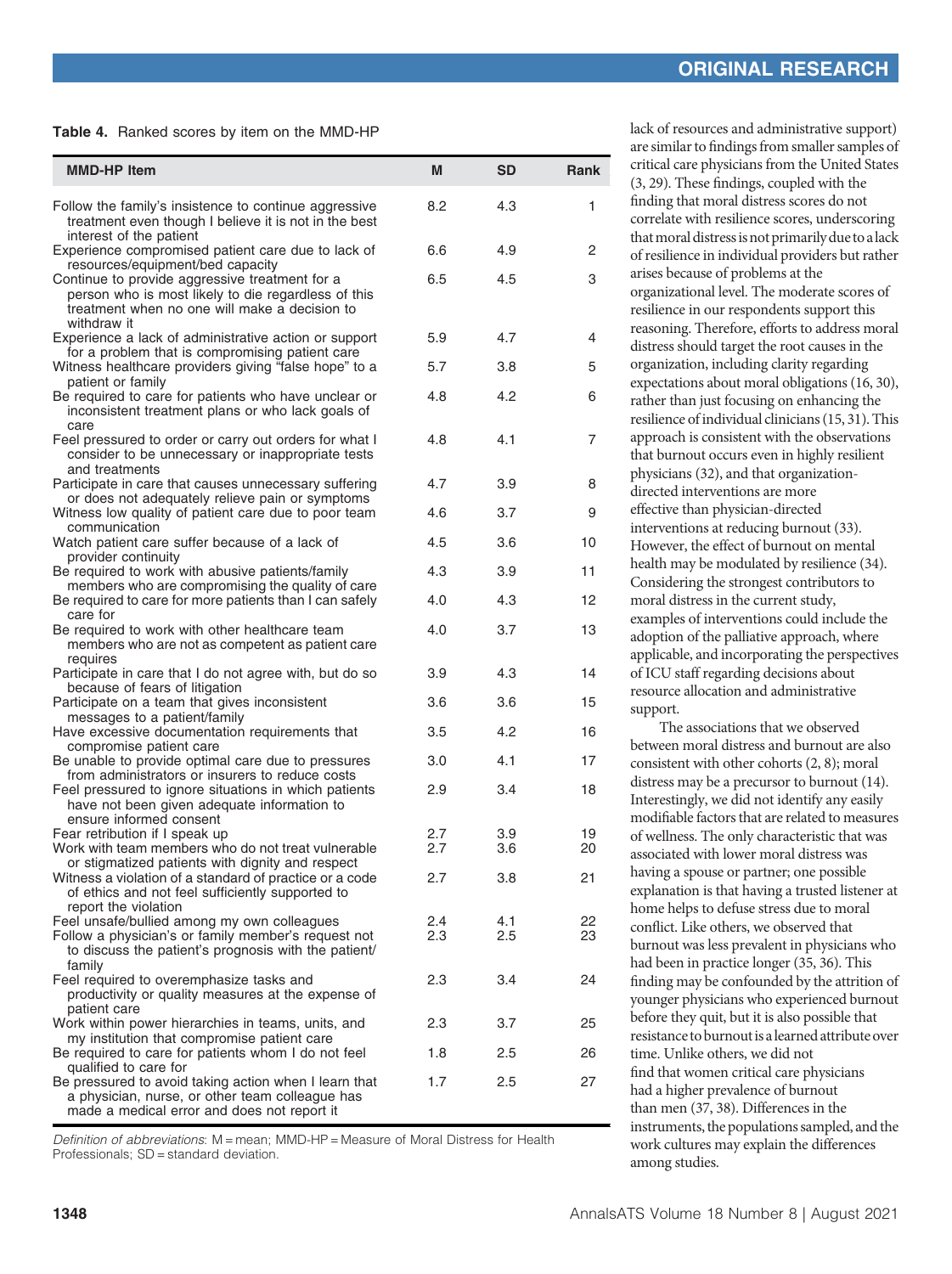<span id="page-6-0"></span>

Figure 1. Moral distress scores were directly correlated with (A) emotional exhaustion,  $(B)$  depersonalization, and (C) compassion fatigue scores, which were inversely correlated with  $(D)$  compassion satisfaction scores and are not significantly associated with  $(E)$  resilience scores. \* $P < 0.001$ .

#### Strengths and Limitations

This study has several strengths. It is the first national, cross-sectional survey focused on moral distress, burnout, compassion fatigue, and resilience exclusively in critical care physicians. In addition, we surveyed broadly using a previously generated list of adult and pediatric critical care physicians developed by our national society (CCCS) and the CCCTG. Moreover, we used previously validated instruments and strategies in questionnaire

development (participation and endorsement from our national society), testing (pilot testing), and administration (reminders) to limit bias ([17](#page-7-0), [39](#page-8-0)). Limitations include a response rate that was lower than anticipated (but still nearly 50% of the target population) and a low representation of community physicians, which may indicate some selection bias. Although the response rate may reflect the sensitive nature of this topic, our respondents appear to be representative of the current workforce of physicians in Canada trained in critical care medicine through the internal medicine base specialty [\(40\)](#page-8-0) and very similar to the respondents to a recent survey about the work life of Canadian critical care physicians [\(37](#page-8-0)). We did not collect detailed information about the type of work done and we cannot make inferences regarding temporal course or relationships, or causal direction because our data are cross-sectional. Furthermore, there is no validated cut-off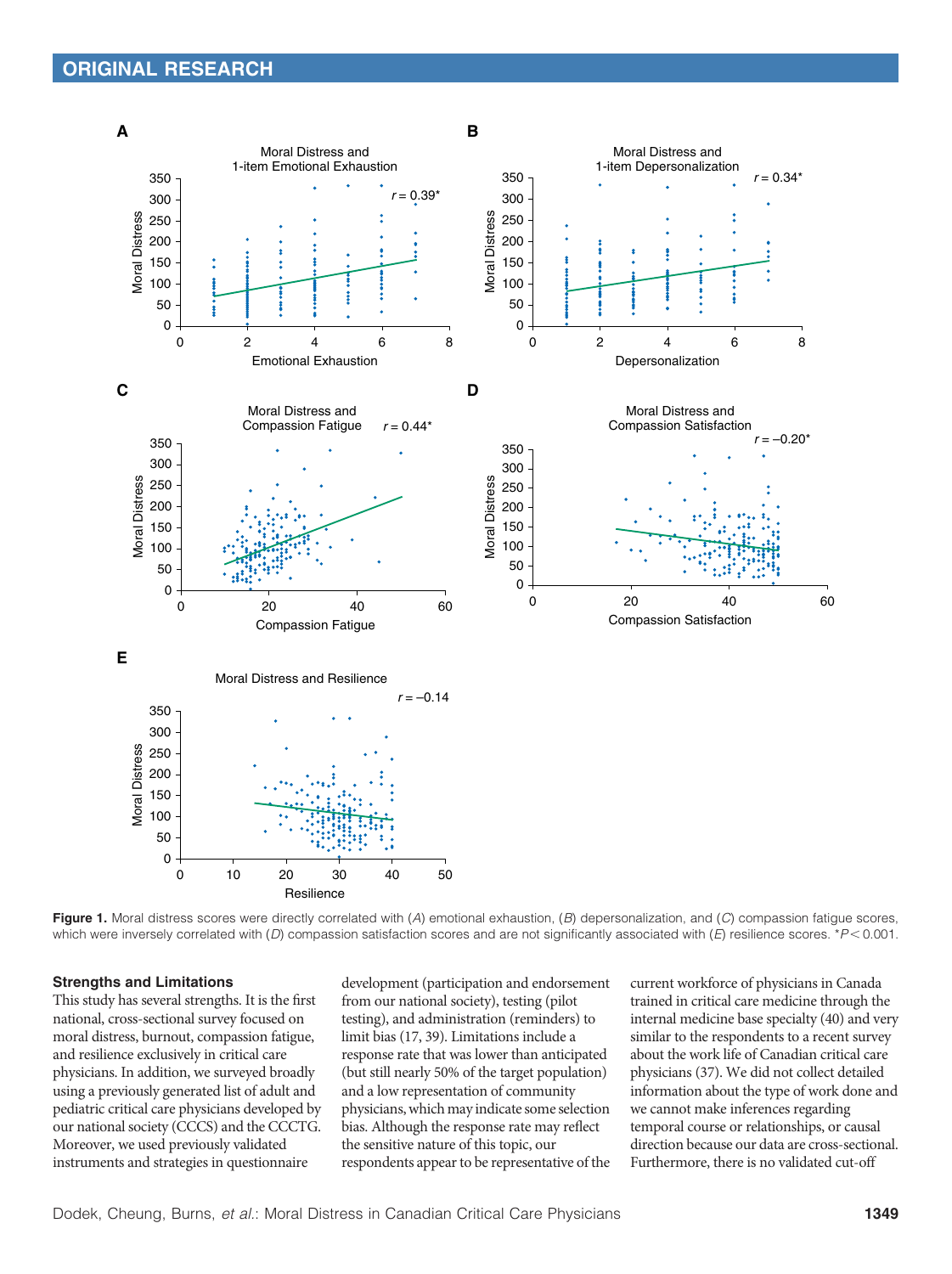<span id="page-7-0"></span>value for moral distress in the Measure of Moral Distress for Health Professionals. In addition, other than our parsimonious demographic data, we have little information about organizational, cultural, and relational factors because we were limited to the items included in the preexisting questionnaires. For example, other than examining the effect of years in practice, we did not assess whether a respondentwas a senior physician. Finally, our results reflect the perspectives of Canadian critical care physicians who were members of either the CCCS or the CCCTG and may not reflect those of other critical care physicians, physicians in training, nonrespondents, and those in other geographic and practice settings. For example, our findings may not apply to those who work more [\(41\)](#page-8-0) or less ([37](#page-8-0)) weeks in the ICU than our respondents, or whose work type is substantially different.

In conclusion, this national survey of Canadian critical care physicians revealed moderate scores of moral distress, burnout, and compassionate fatigue. At the same time, it revealed substantial compassion satisfaction, and resilience. Although we found no modifiable factors associated with any wellness measures, these foundational findings strongly support further inquiry about problems in the workplace that contribute to moral distress, burnout, and compassion fatigue, and factors that help Canadian critical care physicians sustain moderate–high scores of compassion satisfaction and resilience This kind of inquiry will inform testable interventions.

[Author disclosures](http://www.atsjournals.org/doi/suppl/10.1513/AnnalsATS.202009-1118OC/suppl_file/disclosures.pdf) are available with the text of this article at [www.atsjournals.org.](http://www.atsjournals.org)

Acknowledgment: The authors thank and dedicate this work to the memory of Professor Emeritus Ann Hamric, their co-author who inspired and guided them in the exploration of moral distress. Dr. Hamric cared deeply about moral distress in healthcare professionals, focused her research career on moral distress, and developed the instrument that they used in this study. In her memory, the authors will continue her work to address moral distress among those who care for critically ill patients. The authors also thank Dr. Nadia Roumeliotis and the Grants and Manuscripts Committee of the Canadian Critical Care Trials Group for a thoughtful internal review of the manuscript. They also thank the members of the Canadian Critical Care Trials Group who contributed funds from their discretionary research accounts to support this work.

#### **References**

- 1 Hamric AB, Blackhall LJ. Nurse-physician perspectives on the care of dying patients in intensive care units: collaboration, moral distress, and ethical climate. Crit Care Med 2007;35:422–429.
- 2 Johnson-Coyle L, Opgenorth D, Bellows M, Dhaliwal J, Richardson-Carr S, Bagshaw SM. Moral distress and burnout among cardiovascular surgery intensive care unit healthcare professionals: a prospective crosssectional survey. Can J Crit Care Nurs 2016;27:27-36.
- 3 Epstein EG, Whitehead PB, Prompahakul C, Thacker LR, Hamric AB. Enhancing understanding of moral distress: the measure of moral distress for health care professionals. AJOB Empir Bioeth 2019;10:113– 124.
- 4 Oliver D. David Oliver: moral distress in hospital doctors. BMJ 2018;360: k1333.
- 5 Dryden-Palmer K, Moore G, McNeil C, Larson CP, Tomlinson G, Roumeliotis N, et al.; Program of Wellbeing, Ethical practice and Resilience (POWER) Investigators. Moral distress of clinicians in Canadian pediatric and neonatal ICUs. Pediatr Crit Care Med 2020;21: 314–323.
- 6 Rodney P, Kadyschuk S, Liasschenko J, Brown H, Musto L, Snyder N. Moral agency: relational connections and support. In: Storch J, Rodney P, Starzomski R, editors. Toward a moral horizon: nursing ethics for leadership and practice, 2nd ed. Toronto, ON, Canada: Pearson-Prentice-Hall; 2013. pp. 160–187.
- 7 Meltzer LS, Huckabay LM. Critical care nurses' perceptions of futile care and its effect on burnout. Am J Crit Care 2004;13:202–208.
- 8 Fumis RRL, Amarante AJA. Nascimento AdF, Vieira JM Jr: Moral distress and its contribution to the development of burnout syndrome among critical care providers. Ann Intensive Care 2017;7:71.
- 9 Teng CI, Shyu YI, Chiou WK, Fan HC, Lam SM. Interactive effects of nurseexperienced time pressure and burnout on patient safety: a crosssectional survey. Int J Nurs Stud 2010;47:1442–1450.
- 10 Halbesleben JRB, Wakefield BJ, Wakefield DS, Cooper LB. Nurse burnout and patient safety outcomes: nurse safety perception versus reporting behavior. West J Nurs Res 2008;30:560–577.
- 11 Dodek PM, Wong H, Norena M, Ayas N, Reynolds SC, Keenan SP, et al. Moral distress in intensive care unit professionals is associated with profession, age, and years of experience. J Crit Care 2016;31:178–182.
- 12 Henrich NJ, Dodek PM, Alden L, Keenan SP, Reynolds S, Rodney P. Causes of moral distress in the intensive care unit: a qualitative study. J Crit Care 2016;35:57–62.
- 13 Henrich NJ, Dodek PM, Gladstone E, Alden L, Keenan SP, Reynolds S, et al. Consequences of moral distress in the intensive care unit: a qualitative study. Am J Crit Care 2017;26:e48–e57.
- 14 Moss M, Good VS, Gozal D, Kleinpell R, Sessler CN. An official critical care societies collaborative statement: burnout syndrome in critical care healthcare professionals: a call for action. Crit Care Med 2016;44:1414– 1421.
- 15 Rushton CH. Moral resilience: a capacity for navigating moral distress in critical care. AACN Adv Crit Care 2016;27:111–119.
- 16 Wall S, Austin WJ, Garros D. Organizational influences on health professionals' experiences of moral distress in PICUs. HEC Forum 2016; 28:53–67.
- 17 Burns KEA, Duffett M, Kho ME, Meade MO, Adhikari NK, Sinuff T, et al.; ACCADEMY Group. A guide for the design and conduct of selfadministered surveys of clinicians. CMAJ 2008;179:245–252.
- 18 Eysenbach G. Improving the quality of web surveys: the Checklist for Reporting Results of Internet E-Surveys (CHERRIES). J Med Internet Res 2004;6:e34.
- 19 Shanafelt TD, Hasan O, Dyrbye LN, Sinsky C, Satele D, Sloan J, et al. Changes in burnout and satisfaction with work-life balance in physicians and the general US working population between 2011 and 2014. Mayo Clin Proc 2015;90:1600–1613.
- 20 Stamm BH. Professional quality of life: compassion satisfaction and fatigue (ProQOL). Version 5. Saint Paul, MN: Center for Victims of Torture; 2009 [accessed 2020 Dec 4]. Available from: [https://www.proqol.org/uploads/](https://www.proqol.org/uploads/ProQOL_5_English_Self-Score_3-2012.pdf) [ProQOL\\_5\\_English\\_Self-Score\\_3-2012.pdf.](https://www.proqol.org/uploads/ProQOL_5_English_Self-Score_3-2012.pdf)
- 21 Connor KM, Davidson JR. Development of a new resilience scale: the Connor-Davidson Resilience Scale (CD-RISC). Depress Anxiety 2003; 18:76–82.
- 22 Faye-Dumanget C, Carré J, Le Borgne M, Boudoukha PAH. French validation of the Maslach Burnout Inventory-Student Survey (MBI-SS). J Eval Clin Pract 2017;23:1247–1251.
- 23 Stamm BH. Échelle de qualité de vie professionnelle (ProQOL): satisfaction par la compassion et usure de la compassion. Version 5. Saint Paul, MN: Center for Victims of Torture; 2009 [accessed 2020 Dec 4]. Available from: [https://proqol.org/uploads/ProQOL-5\\_French.pdf](https://proqol.org/uploads/ProQOL-5_French.pdf).
- 24 The Connor-Davidson Resilience Scale. Translations of CD-RISC. The Connor-Davidson Resilience Scale; 2014 [accessed 2020 Dec 4]. Available from: [http://www.connordavidson-resiliencescale.com/](http://www.connordavidson-resiliencescale.com/translations.php) [translations.php](http://www.connordavidson-resiliencescale.com/translations.php).
- 25 Epstein EG, Hamric AB. Moral distress, moral residue, and the crescendo effect. J Clin Ethics 2009;20:330–342.
- 26 Oyeleye O, Hanson P, O'Connor N, Dunn D. Relationship of workplace incivility, stress, and burnout on nurses' turnover intentions and psychological empowerment. J Nurs Adm 2013;43:536–542.
- 27 Reader TW, Flin R, Mearns K, Cuthbertson BH. Developing a team performance framework for the intensive care unit. Crit Care Med 2009; 37:1787–1793.